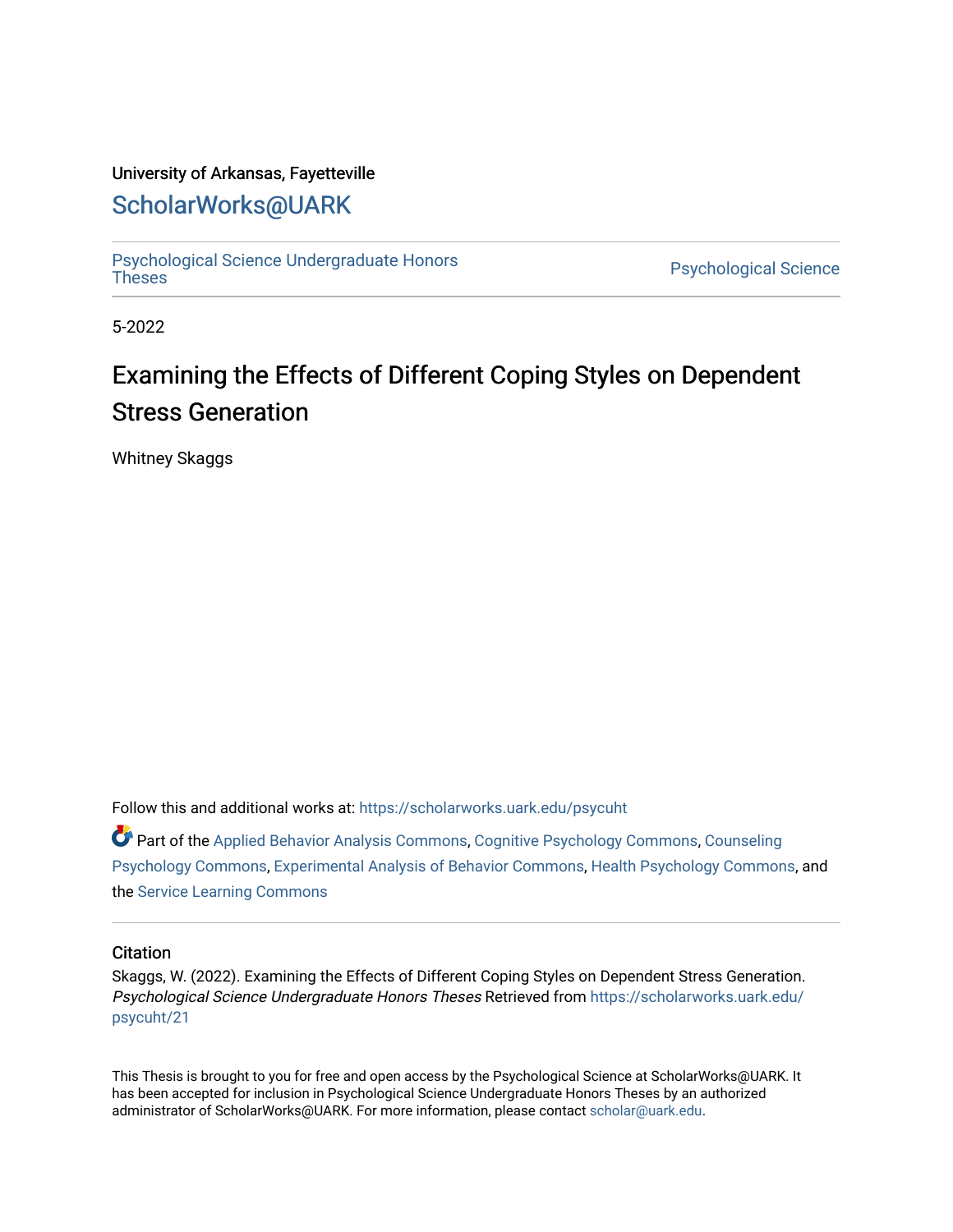# **Examining the Effects of Different Coping Styles on Dependent Stress Generation**

# An Honors Thesis submitted in partial fulfillment of the requirements for Honors Studies in Psychology

By

Whitney Skaggs

Spring 2022

Psychology

J. William Fulbright College of Arts and Sciences

**The University of Arkansas**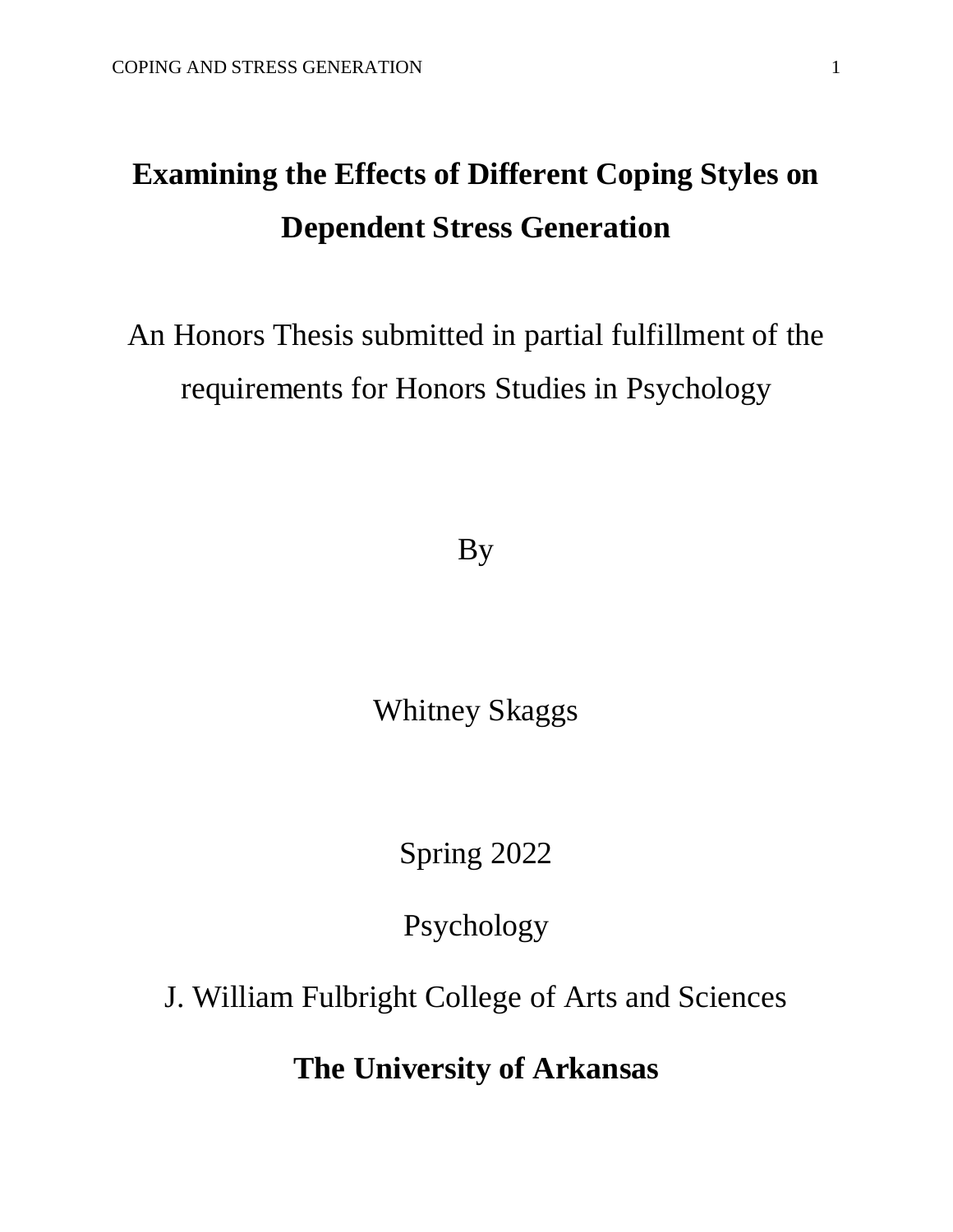### **Acknowledgements**

I would like to express my deepest gratitude to my advisor, Dr. Grant Shields, for helping me pursue this project and further my education. I would also like to thank my family and friends for supporting me throughout working on this. Lastly, I would like to thank my fellow honors students for always being helpful and encouraging.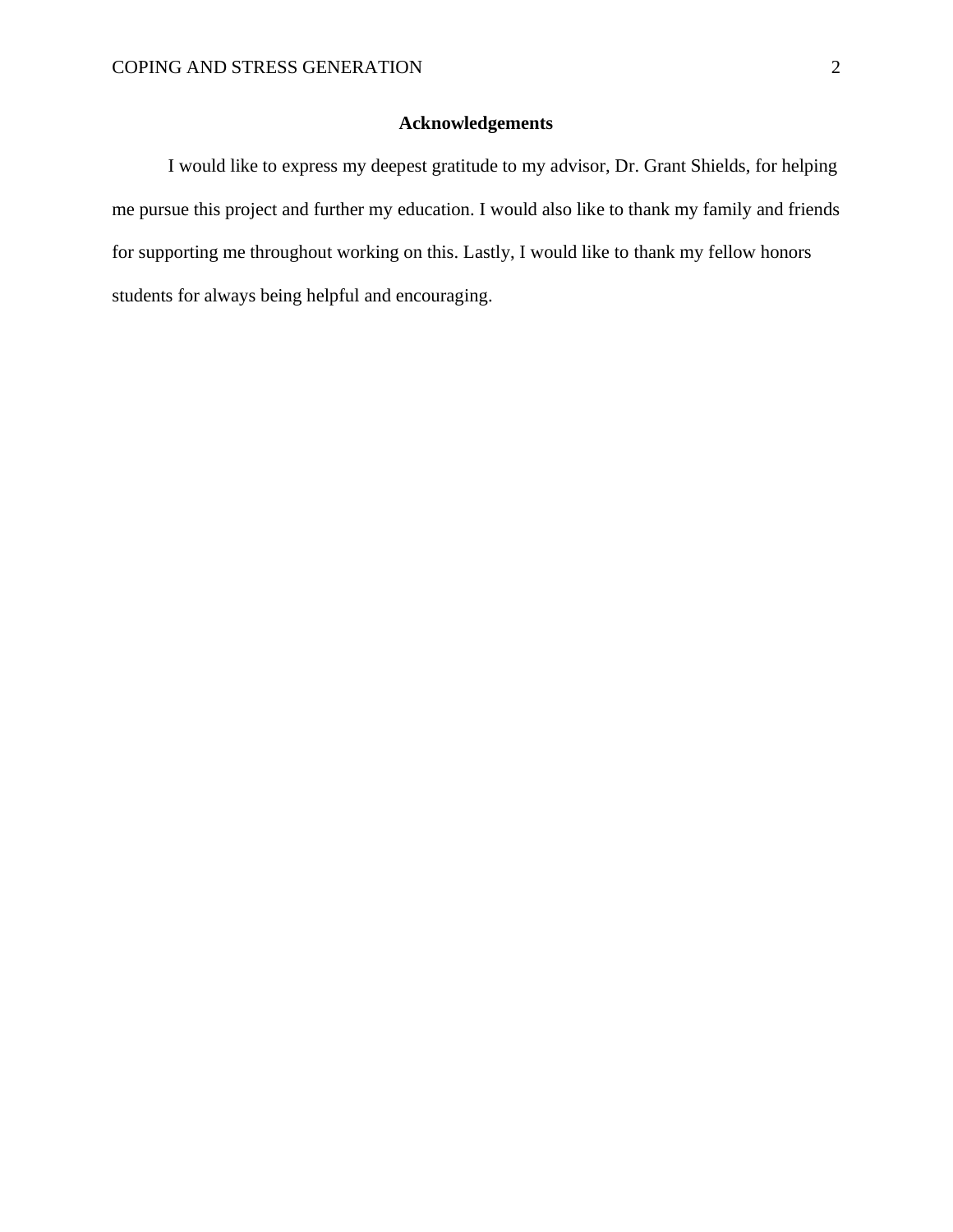### **Table of Contents**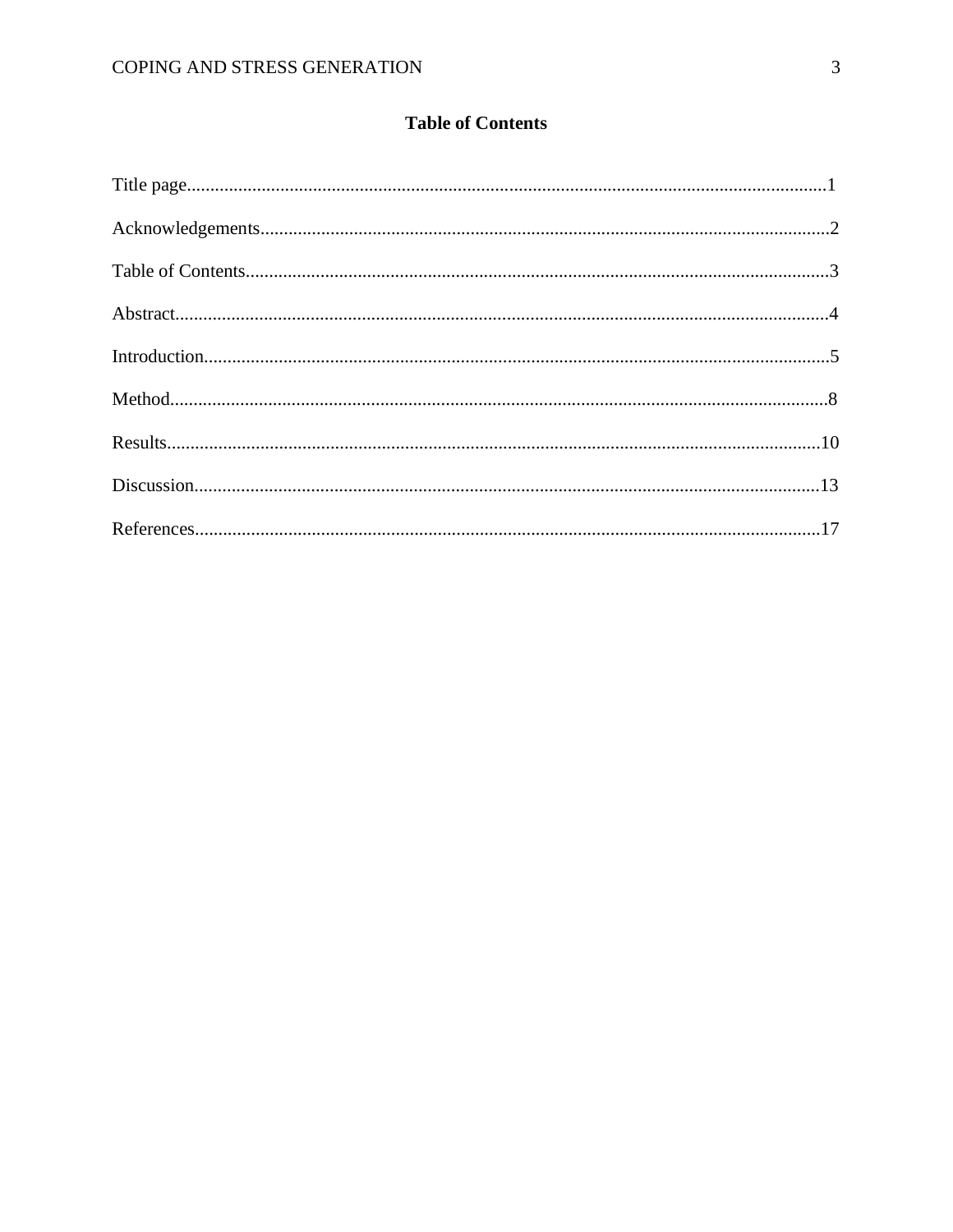#### **Abstract**

In this study, I prospectively examined the associations between different coping styles and stress. Stress can be classified as independent, which is stress that an individual has no control over, or dependent stress, which is stress that occurs because of the individuals' actions. Coping is how individuals deal with that stress. With the role that coping plays in stress, I expected that it would relate to stress generation. I hypothesized that some forms of coping would prospectively predict the occurrence of less dependent stress but not independent stress. To test this hypothesis, I had college students (*N*=73) complete negative life events questionnaire (NLEQ) and the cope inventory at two time-points separated by approximately 10 weeks. Consistent with the idea that coping styles are related to stress generation, mental disengagement and behavioral disengagement were each cross-sectionally associated with dependent life stress, but not independent life stress. More importantly, as hypothesized, both active coping and acceptance coping prospectively predicted less dependent stress at the second timepoint, controlling for dependent stress at the first timepoint and coping at the second timepoint. No significant prospective associations were found between any coping styles and independent stress. This shows that specific styles of coping are prospectively linked to less dependent stress over time, which may have important implications for interventions aimed at decreasing the occurrence of stress-related disorders.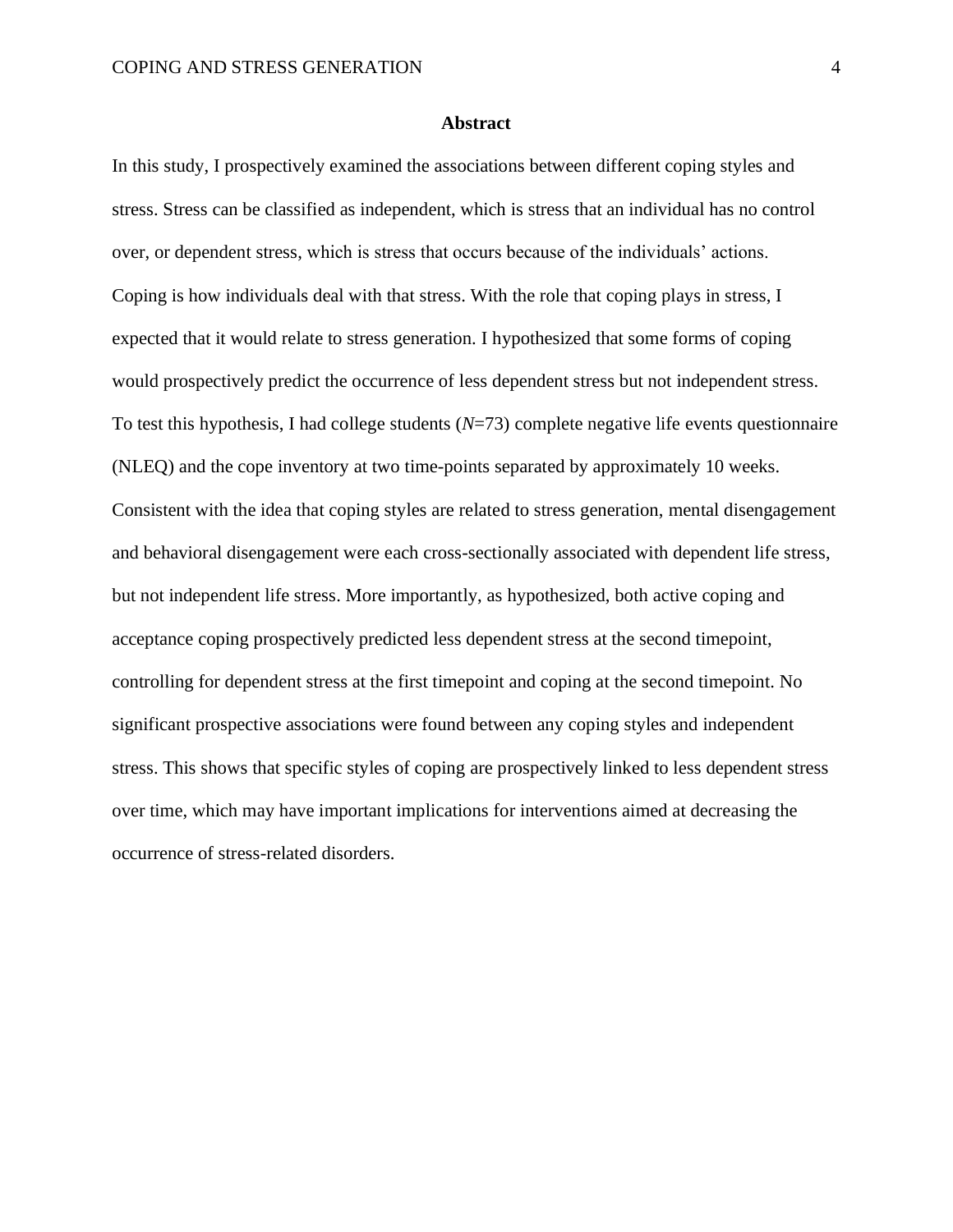#### **Introduction**

Stress is a major and complex component of life. It is the subjective experience that occurs when one perceives the demands of their circumstances or environment to exceed their resources, and a stressor is the environment or circumstance that produces a subjective experience of stress (Epel et al., 2018). Relatedly, stress activates a physiological response (e.g., hypothalamic-pituitary-adrenal [HPA] axis activation, autonomic nervous system [ANS] changes) that is aimed at mobilizing resources in order to facilitate survival (e.g., increasing glucose availability, strength, etc.). Within that broad definition of stress, though, there is nuance; many different types of stressors exist. For example, stress can be classified as independent (i.e., stressors which an individual has no control over preventing) or dependent (i.e., stressors that occurred because of the actions of an individual). Dependent stress in particular has been associated with greater mental and physical health issues (Hammen, 2006; Meyer & Curry, 2017). However, there is relatively little known about the individual differences that increase the occurrence and reoccurrence of dependent stressors (Meyer & Curry, 2017). This study helps to address that gap.

Dependent stress, and more specifically its generation (i.e., the occurrence and production of dependent stressors), has been linked to poor mental health outcomes in numerous studies (e.g., Hammen, 2006; Joiner et al., 2005; Liu & Alloy, 2010; Meyer & Curry, 2017). Depression has been a prevalent factor examined in these studies. Research has shown that depressive symptoms and major depressive disorders predict the occurrence of future dependent stressors (e.g., Hammen, 2006). Further investigation has shown that traits related to depression are also predictors of stress generation, meaning that it may be a specific trait or characteristic responsible (e.g., Hammen, 2006). It should be noted, however, that not all mental health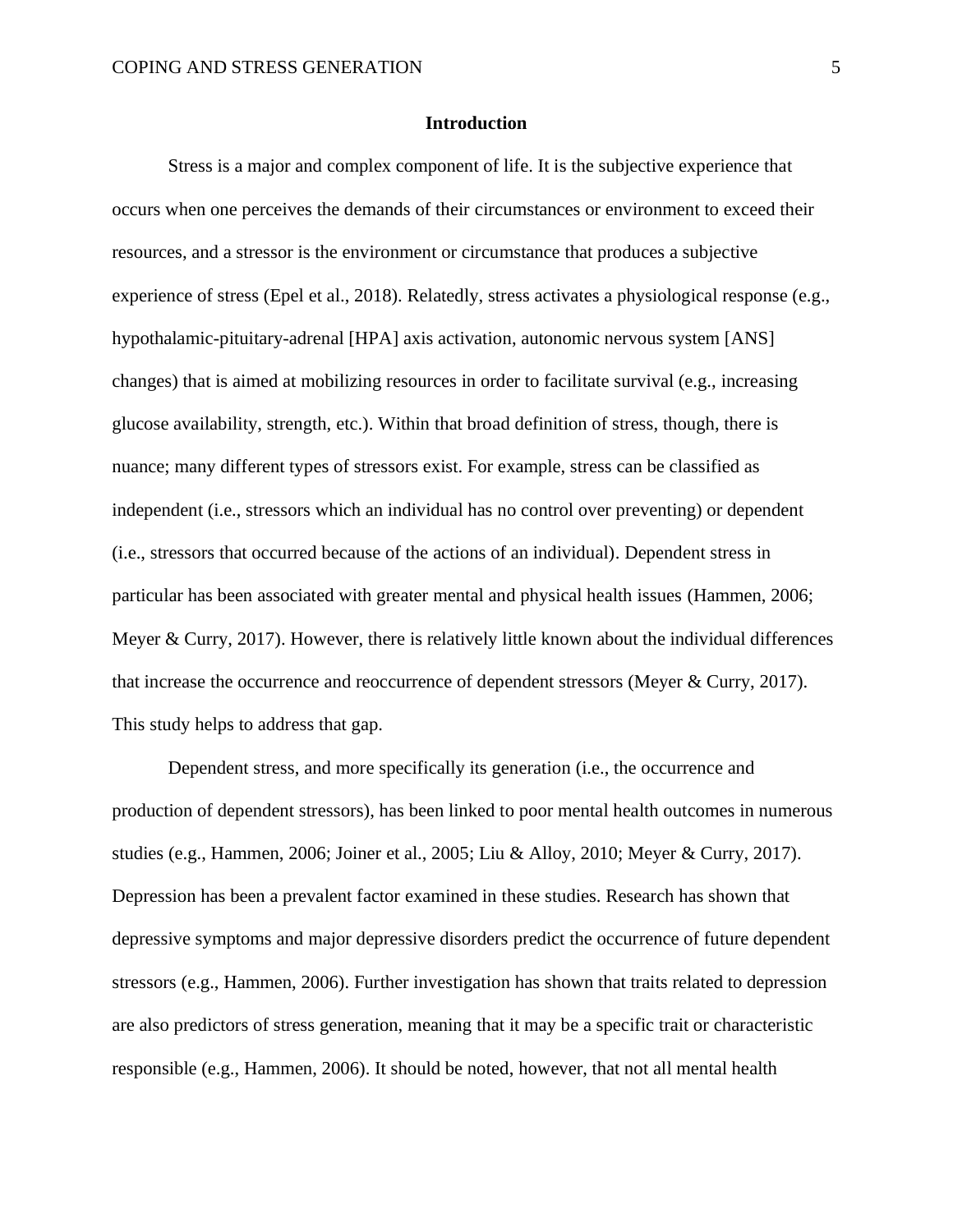outcomes are cleanly related to stress generation. For example, studies on the relations between anxiety and stress generation have been mixed (Meyer & Curry, 2017). Nonetheless, dependent stress generation appears to play an important role in mental health dynamics, and understanding the factors that give rise to it may be important for understanding the occurrence of disorders such as depression.

As described above, a large body of work has found that dependent stress generation is related to depression and the risk for depression (e.g., Hammen, 2006). Many of these studies have found greater occurrences of dependent stressors in individuals with depression, even in periods of remission or periods with less depressive symptoms (e.g, Hammen, 1991). These findings have led some researchers to believe that higher levels of dependent stressors are not due entirely to symptoms of or patterns of behavior exhibited during depression (e.g., irritability, anhedonia, etc.) (e.g., Meyer & Curry, 2017). Instead, dependent stress generation is thought to be a function of other factors or individual differences related to individuals' lives and characteristics, including marital quality, income, mate selection cognitive styles, genetically influenced traits, and attachment styles (Hammen, 2006; Meyer & Curry, 2017; Snyder et al., 2019). Dependent stress generation is therefore a complex process, and research has yet to determine all of the factors that may give rise to it.

#### **Coping**

One factor that may influence the occurrence of dependent stress and stress generation is how individuals cope with stress. Coping is how an individual deals with stress in an effort to minimize it. Usually, this happens through specific actions or thought processes. The two main types of coping discussed in the literature are problem-focused and emotion-focused coping. Problem-focused coping is centered on resolving the situation or event at hand that is causing the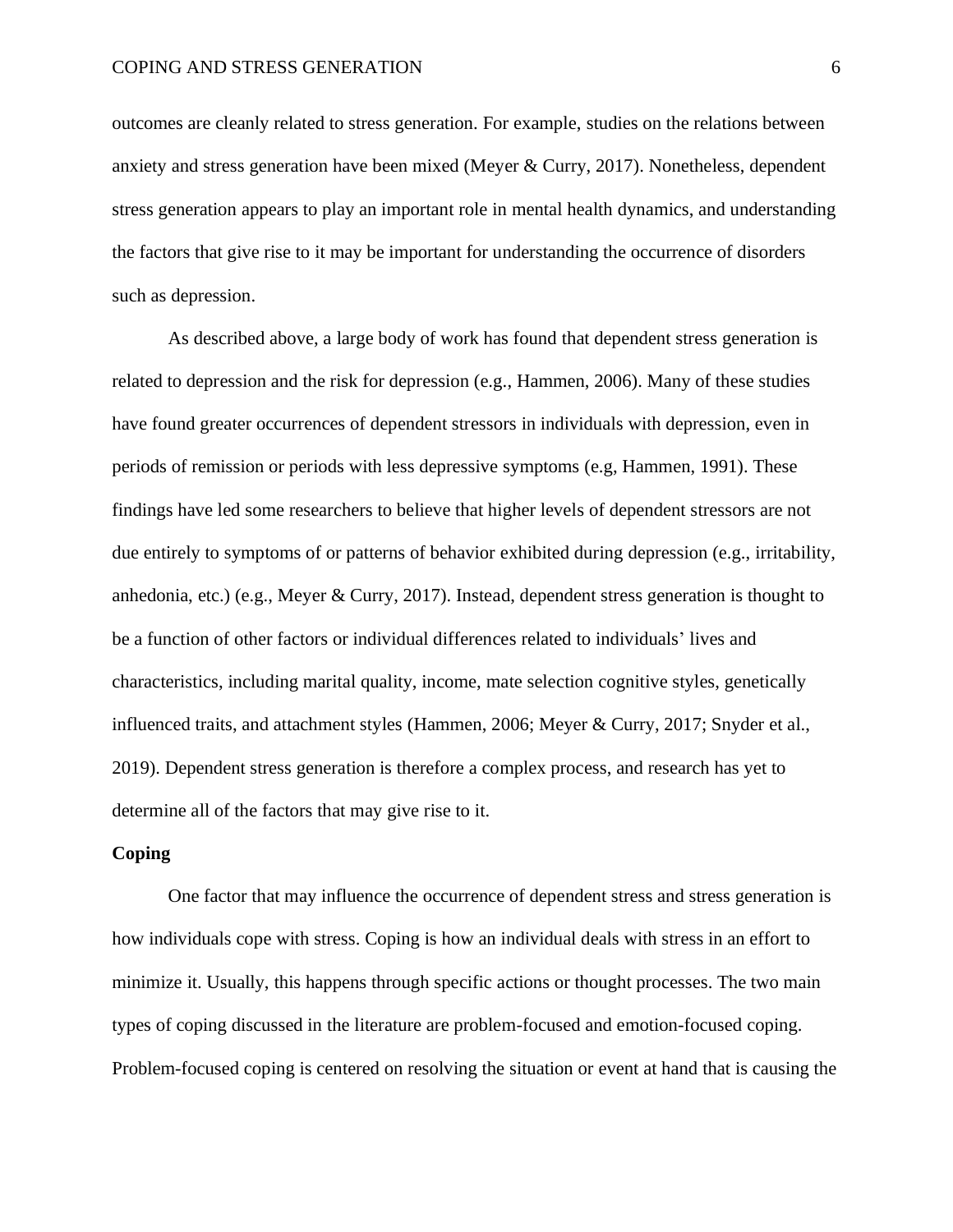stress (Carver et al., 1989). This type involves active coping, suppression of competing activities, restraint coping, planning, and use of instrumental social support. Emotion-focused coping is centered on alleviating the emotional strain associated with the stress. This type involves positive reinterpretation, acceptance, denial, use of emotional social support, and turning to religion. Other coping styles that have been considered less useful include mental disengagement, behavioral disengagement, and focus on/venting of emotions.

Continued research has shown that there are other ways of sorting coping styles other than emotion-focused vs. problem-focused. For example, coping styles can also be categorized as approach vs. avoidance coping, where approach is seen as any activity directed toward the stressful situation, and avoidance is any activity directed away from the stressful situation. This style is most useful for categorizing low-order styles of coping (Skinner et al., 2003). Another distinction is cognitive vs. behavioral coping, where cognitive coping involves mental strategies, and behavioral coping involves taking physical action (Latack and Havlovi, 1992). A final method of coping categorization is to distinguish between adaptive vs. maladaptive coping styles (e.g., Thompson et al., 2010). In this classification, adaptive coping includes cognitive or behavioral interventions aimed at resolving the situation in a healthy manner, and maladaptive coping includes emotional numbing, bad thoughts, the use of alcohol or drugs, and anything else that may be harmful to the person or situation (Thompson et al., 2010). Several of these different classifications have overlap between their categories, which leads to some thoughts about how these classifications can be too simple, and maybe we should be looking at the specific styles within these categories (Carver et al., 1989).

Because of the role of coping in managing stress (e.g., Carver et al., 1989), it is intuitive to link coping styles to the process of stress generation. For example, individuals who cope with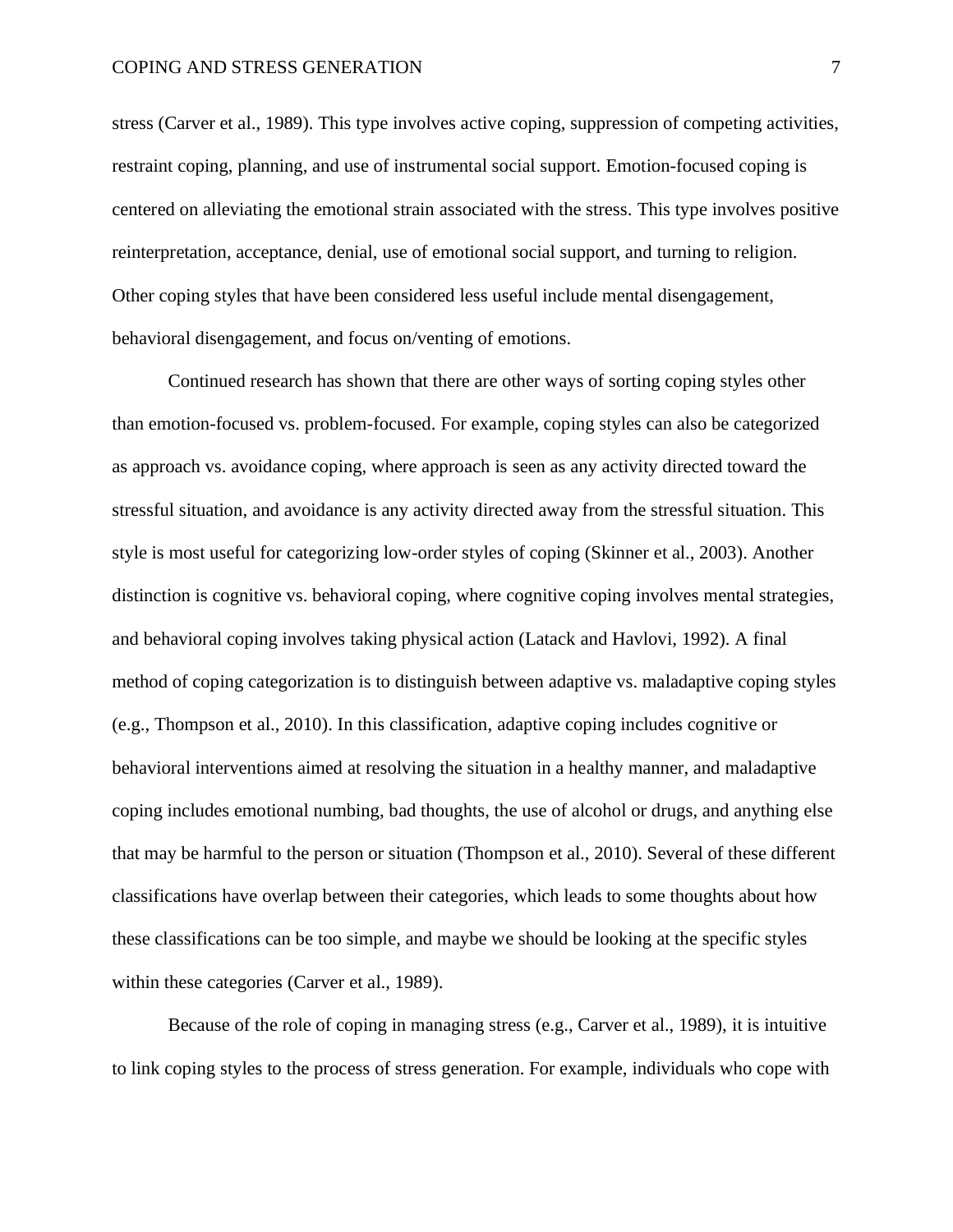financial stressors (e.g., not having money to pay rent) by ingesting substances are likely to make that stressor worse over time compared to someone who copes with that same stressor in an active way (e.g., by working in spare time as an Uber driver). To date, however, no study has examined how different coping styles might relate to the process of dependent stress generation.

#### **Proposed Research**

This study attempts to evaluate how different coping styles relate to dependent stress and its generation over time. People deal with stress frequently throughout their lives, and they apply some type of coping strategy even if they are unaware of doing so (Carver, 1989). However, how these styles of coping relate to stress generation is unclear. To address this, I examined coping styles, dependent stress, and independent stress two times over an approximately 10-week period in a sample of 73 healthy undergraduate participants. Drawing on the work described above, I hypothesize that specific styles of coping will relate to the occurrence of dependent stress, but not independent stress, over time.

#### **Method**

#### **Participants**

The final sample of participants consisted of 73 college students, aged 17 to 34 ( $M =$ 19.26, *SD* = 2.91), who were recruited through the University of Arkansas. The initial sample included 108 participants. However, 35 participants did not complete the second part of the study and were thus excluded from data analysis.

#### **Materials**

#### **Stress Assessment.**

*Major Life Stressors.* A variety of measures exist for assessing life stress, but for assessing major life stressors, the National Institute of Mental Health recommends using the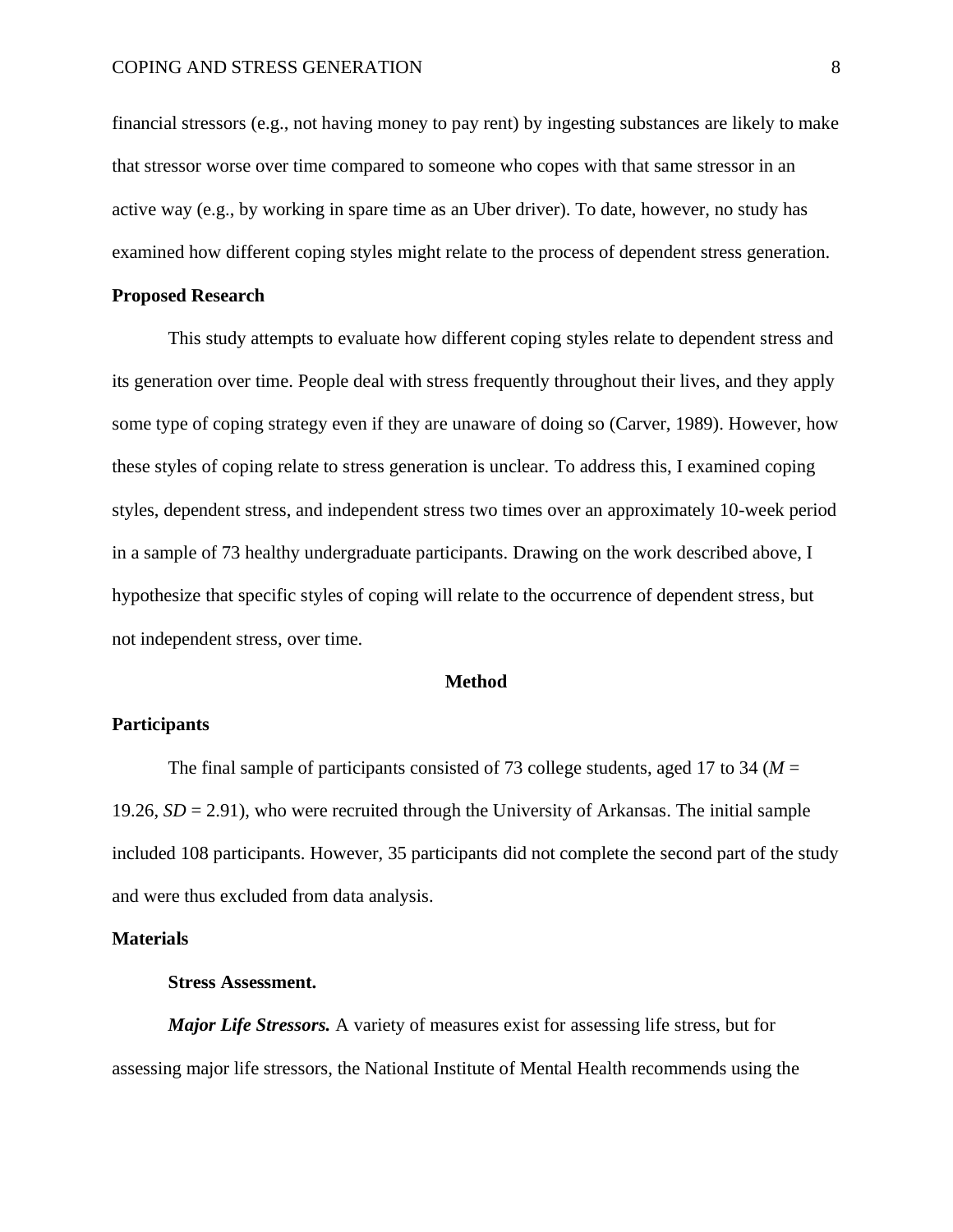Stress and Adversity Inventory (STRAIN), and the Negative Life Events Questionnaire can be used to differentiate between dependent and independent stressors. The Stress and Adversity Inventory was developed to assess major life stress exposure across the entire lifetime (Slavich and Shields, 2018). The STRAIN has extremely strong test-retest reliability over a two-week period, and in comparison, to other stress assessment measures, (i.e., the Perceived Stress Scale and the Childhood Trauma Questionnaire), the STRAIN showed good convergent validity and stronger predictive validity. The STRAIN interview gathers information on the frequency, duration, and timing of each stressor presented. Because this measure does not distinguish between independent and dependent stressors, I have not yet analyzed these data.

*Dependent and Independent Stressors.* The Negative Life Events Questionnaire assesses the presence of negative events that are thought to be causes of stress (Black et al., 2010). Several categories of statements are presented to a participant and they rank them on a 0 to 4 scale where 0 indicates that event is never present and 4 indicates that event is always present. An example statement for dependent stress is "Reprimadend at work" and an example for independent stress is " Laid off or fired from a job." Joiner and colleagues (2005) tested the validity of the questionnaire and found it to be a valid measure of stress, especially among college students. The questionnaire was also found to show good test reliability.

**Coping.** A method used for evaluating coping styles is the COPE inventory. It was developed to be used to assess different ways that people handle stress on a multidimensional scale (Carver et al., 1989). This scale breaks problem-focused coping and emotion-focused coping into subcategories that will only be examined in exploratory analyses. Problem-focused is broken down into planning, use of instrumental social support, active, suppression of competing activities, and restraint. Emotion-focused is broken down into positive interpretation, denial,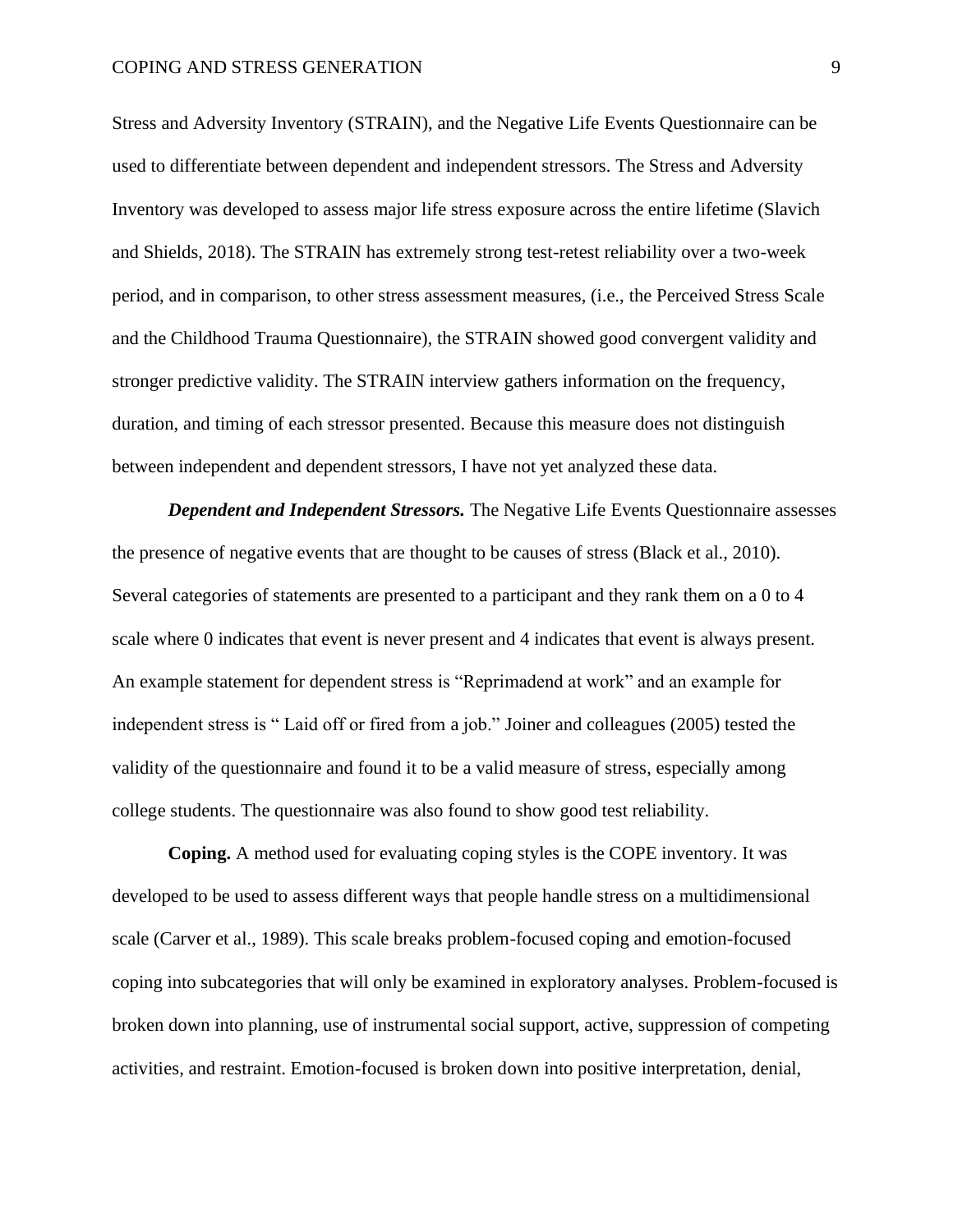acceptance, use of emotional social support, and turning to religion. The COPE inventory presents participants with a series of 60 statements of actions (example statements for each coping style are listed in the next paragraph) and asks participants to respond using a 1 to 4 scale, where 1 is they do not usually do this and 4 is they do this a lot. Carver and colleagues (1989) found the inventory to be a valid measure of coping styles with good test and re-test reliability.

Example statements for each coping style: Active coping – "I concentrate my efforts on doing something about it." Acceptance coping – "I get used to the idea that it happened." Mental disengagement – "I turn to work or other substitute activities to take my mind off things." Behavioral disengagement – "I admit to myself that I can't deal with it, and quit trying." Substance use – " I use alcohol or drugs to make myself feel better." Positive reinterpretation and growth – "I try to see it in a different light, to make it seem more positive." Focus on and venting of emotions – " I get upset and let my emotions out." Use of instrumental social – "I try to get advice from someone about what to do." Denial – " I refuse to believe that it has happened." Religious – "I put my trust in God." Humor – "I laugh about the situation." Restraint – "I restrain myself from doing anything too quickly." Use of emotional social support – " I discuss my feelings with someone." Suppression of competing activities – " I keep myself from getting distracted by other thoughts or activities." Planning – "I make a plan of action."

The value for Cronbach's alpha was found for each scale of the COPE inventory at each timepoint (with timepoint 1 being T1 and timepoint 2 being T2). Active coping had a value of  $\alpha$ = 0.78 at T1 and  $\alpha$  = 0.77 at T2. Mental disengagement had a value of  $\alpha$  = 0.49 at T1 and  $\alpha$  = 0.54 at T2. Focus on/venting of emotions had a value of  $\alpha = 0.88$  at T1 and  $\alpha = 0.84$  at T2. Positive reinterpretation had a value of  $\alpha = 0.83$  at T1 and  $\alpha = 0.73$  at T2. Use of instrumental social support had a value of  $\alpha = 0.81$  at T1 and  $\alpha = 0.84$  at T2. Denial had a value of  $\alpha = 0.79$  at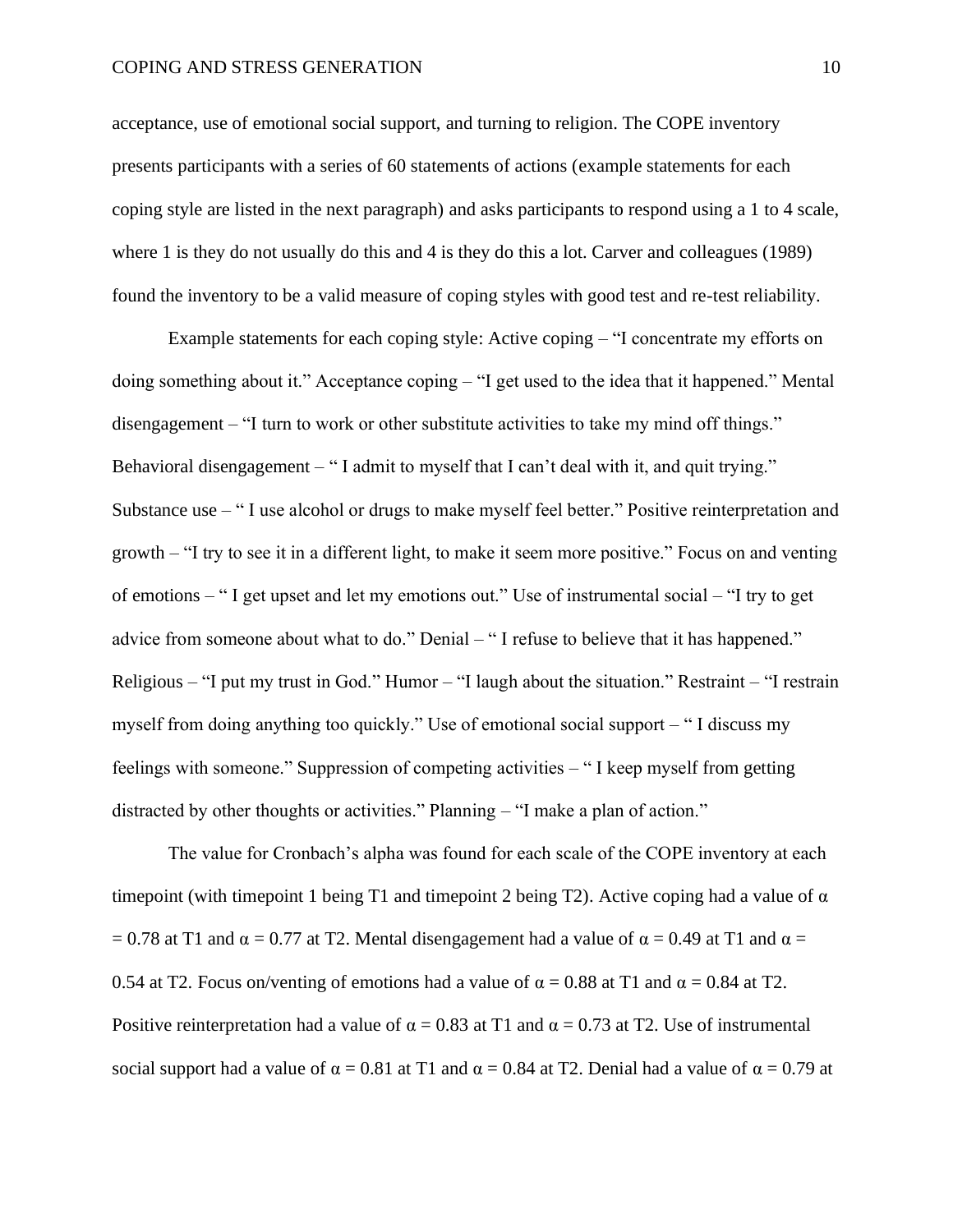T1 and  $\alpha$  = 0.69 at T2. Religious coping had a value of  $\alpha$  = 0.95 at T1 and  $\alpha$  = 0.94 at T2. Humor had a value of  $\alpha = 0.93$  at T1 and  $\alpha = 0.94$  at T2. Restraint had a value of  $\alpha = 0.77$  at T1 and  $\alpha =$ 0.74 at T2. Behavioral disengagement had a value of  $\alpha = 0.74$  at T1 and  $\alpha = 0.72$  at T2. Use of emotional social support had a value of  $\alpha = 0.91$  at T1 and  $\alpha = 0.88$  at T2. Substance use had a value of  $\alpha = 0.93$  at T1 and  $\alpha = 0.95$  at T2. Acceptance had a value of  $\alpha = 0.78$  at T1 and  $\alpha =$ 0.74 at T2. Suppression of competing activities had a value of  $\alpha = 0.65$  at T1 and  $\alpha = 0.71$  at T2. Planning had a value of  $\alpha = 0.83$  at T1 and  $\alpha = 0.84$  at T2.

#### **Procedure**

Consenting participants were given a link to access the study materials online for each part of the study. Participants completed the COPE inventory, the Negative Life Events Questionnaire, and the Stress and Adversity Inventory (STRAIN) at an initial assessment. Relevant covariates (e.g., demographics, health, affect) were also measured. After a period of approximately 10 weeks ( $M = 73.6$  days,  $SD = 3.0$ , range = 70.3 to 82.7), the participants completed the measures a second time. Each time point was estimated to take participants up to 60 minutes. Participants were compensated after participation in each time point.

#### **Results**

#### **Concurrent Associations Among Coping Styles and Stressor Types**

We first examined associations among dependent and independent life stressors at each timepoint. We found that dependent and independent stressor occurrences were significantly associated with each other at both timepoints, *r*s > .26, *p*s < .05 (see Table 1).

We next examined how coping styles might relate to exposure to different types of stressors at the same timepoint. We focused on coping styles that were consistently associated with stressor variables at their respective time points; additional significant associations are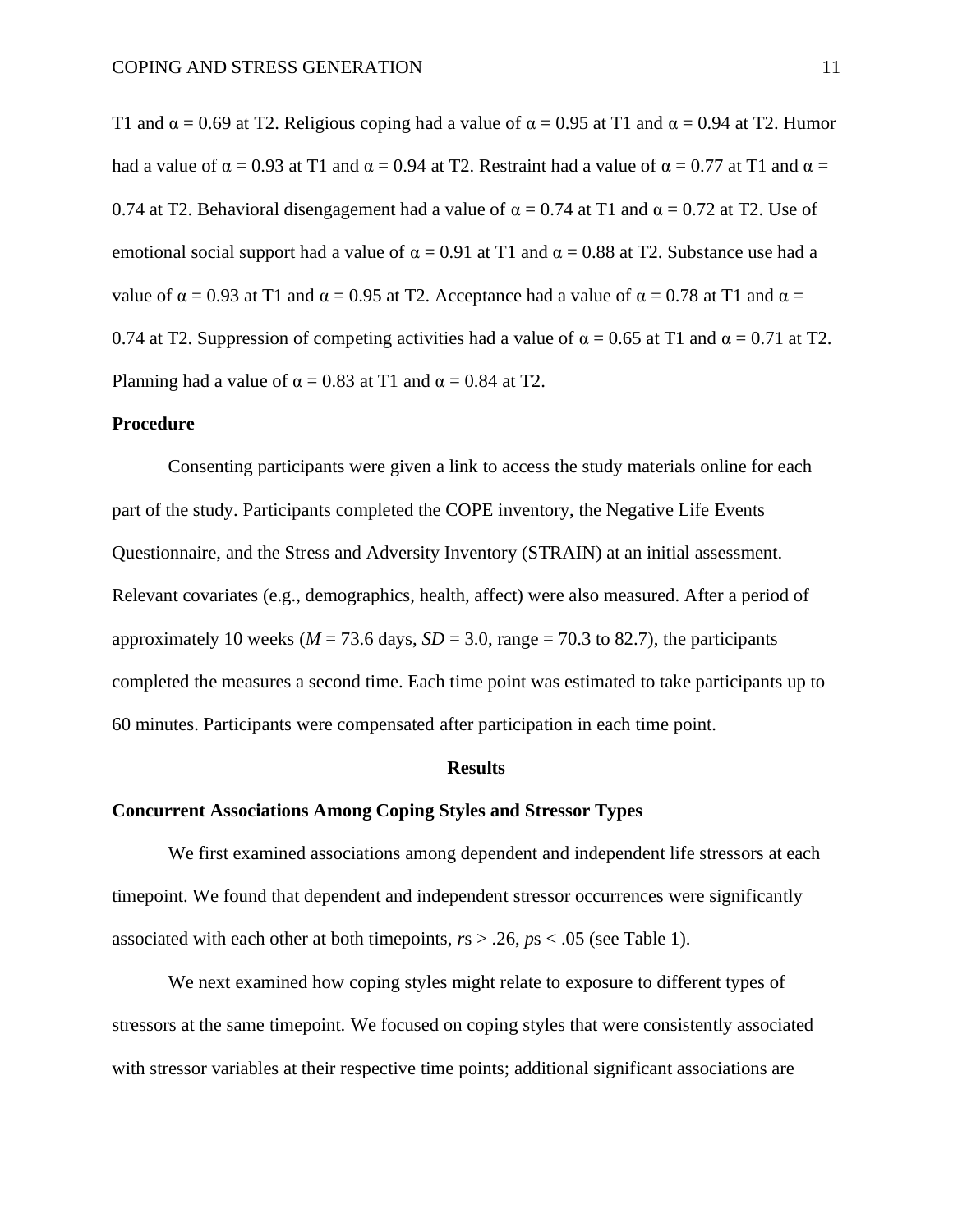shown in Table 1. We found that mental disengagement coping was significantly associated with the occurrence of dependent life stressors when both variables (i.e., coping and stress) were measured at baseline,  $r = .47$ ,  $p < .001$ , and at the follow-up time point,  $r = .32$ ,  $p < .01$ . Mental disengagement coping was not associated with independent life stressors at either time point, |*r*|s  $<$ .10,  $ps$   $>$ .05.

Similarly, we found that behavioral disengagement coping was significantly associated with the occurrence of dependent life stressors when both variables were measured at baseline, *r*  $= .34, p < .01$ , and at the follow-up time point,  $r = .35, p < .01$ . Behavioral disengagement coping was not associated with independent life stressors at either time point,  $|r|s < .11, ps > .05$ . In contrast, we found that substance abuse coping was significantly associated with the occurrence of both dependent life stressors,  $r = .36$ ,  $p < .001$ , and independent life stressors,  $r = .31$ ,  $p < .01$ , when all variables were measured at baseline, but substance abuse coping was not associated with either stressor type at the follow-up time point,  $|r|s < .16$ ,  $ps > .05$ .

|--|--|

| Correlations among coping styles and stressors at each time point |  |  |  |  |
|-------------------------------------------------------------------|--|--|--|--|
|                                                                   |  |  |  |  |

|                                           | Dependent | Dependent | Independent | Independent |
|-------------------------------------------|-----------|-----------|-------------|-------------|
|                                           | stressors | stressors | stressors   | stressors   |
|                                           | T1        | T2        | T1          | T2          |
| Dependent stressors - T1                  |           |           |             |             |
| Dependent stressors - T2                  | $.33*$    |           |             |             |
| Independent stressors - T1                | $.34**$   | $.35**$   |             |             |
| Independent stressors - T2                | $.32*$    | $.27*$    | $.63***$    |             |
| Positive reinterpretation and growth - T1 | .03       | $-.07$    | $.21*$      | .05         |
| Positive reinterpretation and growth - T2 | .12       | .03       | .20         | .12         |
| Mental disengagement - T1                 | $.47***$  | .01       | .06         | $-.00$      |
| Mental disengagement - T2                 | .24       | $.32**$   | .01         | .09         |
| Focus on/venting of emotions - T1         | .17       | .05       | $-.04$      | .12         |
| Focus on/venting of emotions - T2         | $.28*$    | $.38**$   | .07         | $.29*$      |
| Use of instrumental social support - T1   | $-.05$    | $-.10$    | .04         | .07         |
| Use of instrumental social support - T2   | .12       | .13       | .19         | .10         |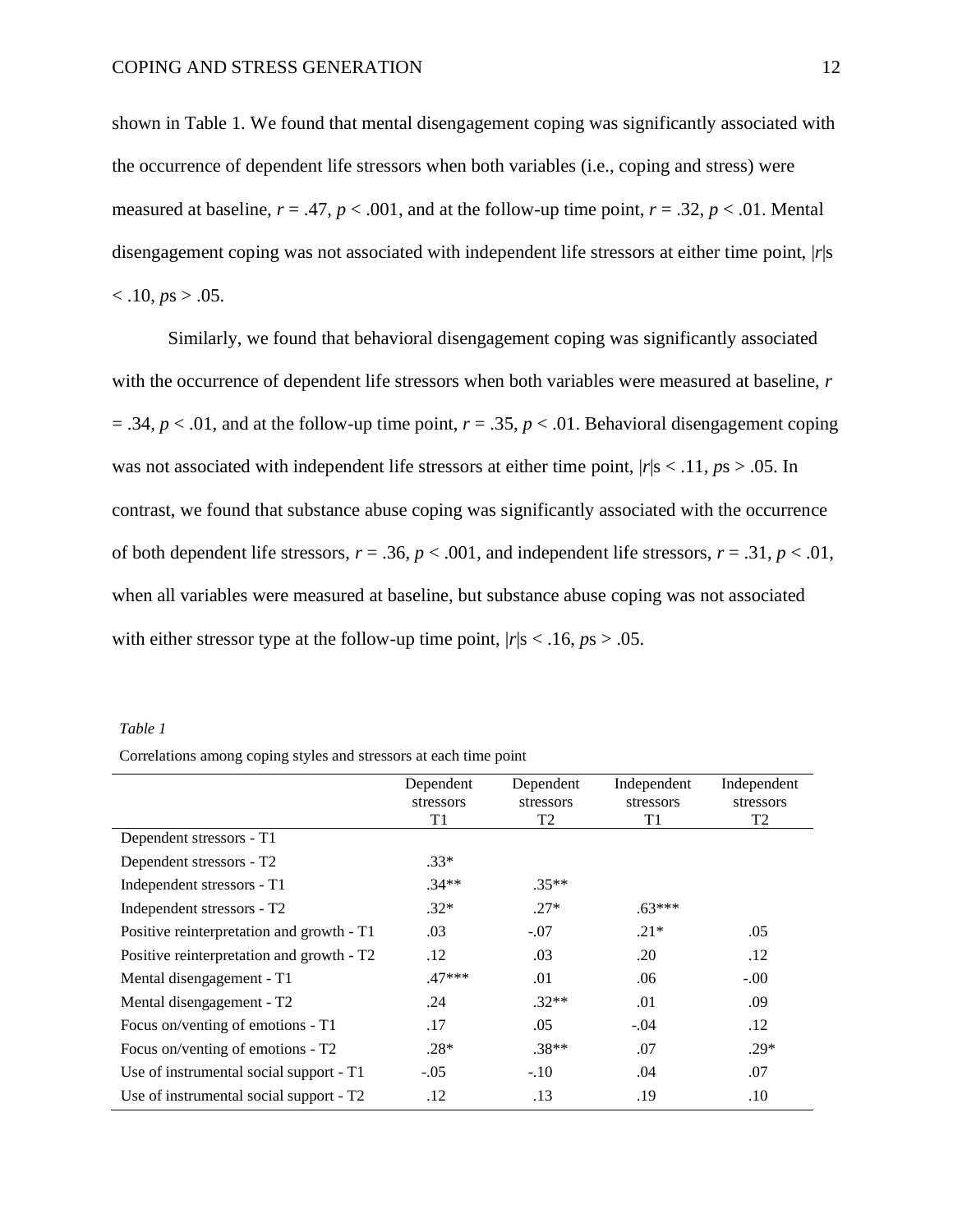| .02      | $-.20$  | .19     | .09    |
|----------|---------|---------|--------|
|          |         |         |        |
| $-.05$   | $-.14$  | .01     | $-.02$ |
| $.32**$  | .04     | .17     | $.26*$ |
| $-.08$   | .13     | $-.10$  | $-.05$ |
| .03      | .10     | $-.00$  | .02    |
| .07      | .10     | .14     | .10    |
| .11      | $-.08$  | .03     | $-.13$ |
| $-.08$   | $-.11$  | $-.10$  | $-.02$ |
| $.34**$  | .19     | .07     | .06    |
| .05      | $.35**$ | .05     | .10    |
| .15      | $-.01$  | .02     | $-.03$ |
| .15      | $-.03$  | .20     | .09    |
| .01      | $-.02$  | .05     | .09    |
| .05      | .12     | .06     | .11    |
| $.36***$ | .11     | $.31**$ | .17    |
| .18      | .15     | .14     | .04    |
| .06      | $-.26*$ | .11     | $-.16$ |
| .06      | .07     | .13     | .02    |
| .18      | $-.08$  | .17     | .21    |
| .03      | $-.01$  | .02     | .06    |
| $-.04$   | $-.17$  | .06     | .08    |
| .04      | .07     | .15     | .09    |
|          |         |         |        |

*Note*: \*\*\**p*<.001; \*\**p*<.01, \**p*<.05. T1 = Timepoint 1 (baseline); T2 = Timepoint 2 (follow-up).

#### **Prospective Predictors of Dependent Life Stressor Occurrence**

The primary analyses of interest in this project examined prospective associations between coping styles and the subsequent occurrence of dependent life stress. To that end, we examined these associations in a structural equation model including independent life stressors, dependent life stressors, and the respective coping style at each time point in order to account for the covariances among each of these variables at each time point (see Figure 1).

In these analyses, we found that two different coping styles were prospective predictors of dependent life stressors, such that more of these styles of coping at baseline was associated with less dependent life stressors at follow-up. In particular, greater active coping at baseline predicted less dependent life stressor occurrence at follow-up,  $β = -.28$ ,  $p = .018$  (green path in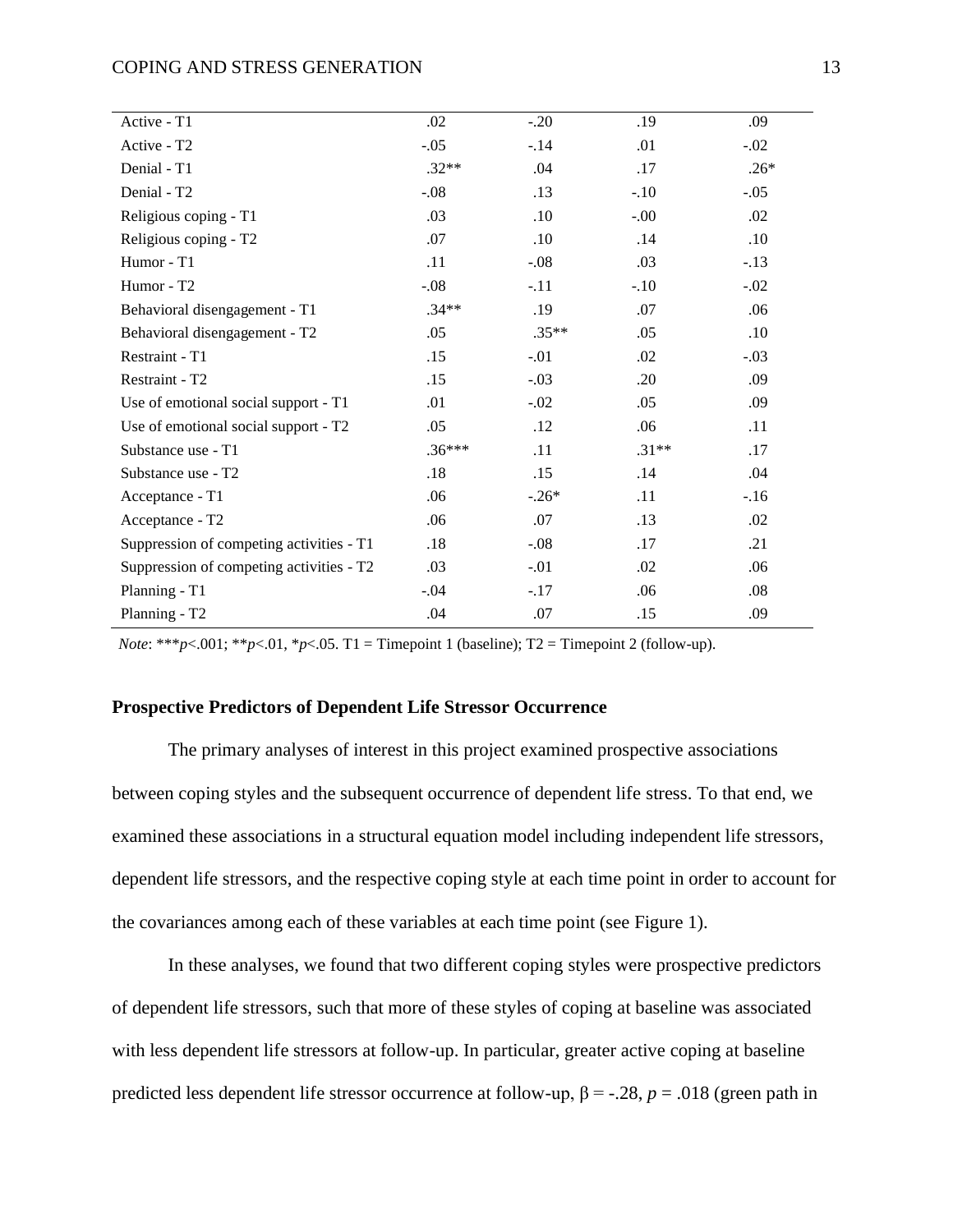Figure 1), controlling for associations within each timepoint and among the various stressor types. Similarly, greater acceptance coping at baseline predicted less dependent life stressor occurrence at follow-up,  $β = -.35$ ,  $p = .003$  (green path in Figure 1), controlling for associations within each timepoint and among stressor types.

No coping style was a prospective predictor of the occurrence of independent life stressors in these prospective structural equation models, nor were either independent or dependent life stressors prospective predictors of any coping style in these models.



*Figure 1*. Prospective associations between time-point 1 and 2. Coping styles that were predictive of less dependent stress at time 2 in this model were acceptance coping and active coping (refer to text). Path of interest is highlighted in green.

#### **Discussion**

Stress is something we all experience but very little is known about how our ways of attempting to deal with that stress, referred to as coping, might influence the occurrence of stressors as time progresses. In this study, we found that mental disengagement coping, and behavioral disengagement coping were significantly associated with the occurrence of dependent life stressors at each time point but were not associated with the occurrence of independent life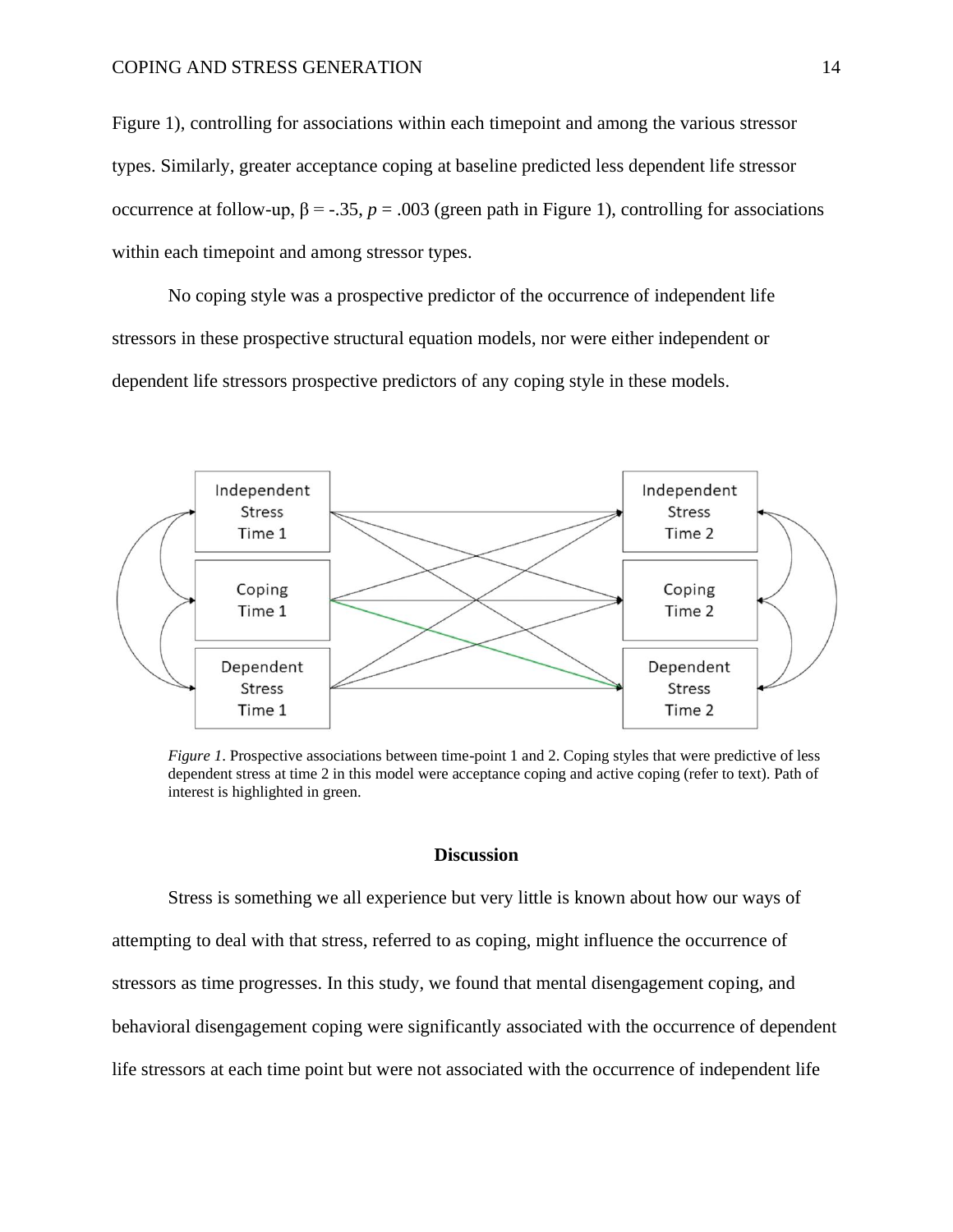stressors. Prospectively, we found that greater active coping at baseline was predictive of less dependent stressors at the follow-up time point. Greater acceptance coping was also found to be predictive of less dependent stressors between time points. Independent life stressors were not found to be prospectively predicted by any of the coping styles.

Previous work has shown that there are different cognitive styles, attitudes, thought processes, and vulnerabilities that are predictive of changes in dependent stress. Some studies have found that negative cognitive styles, which can be characterized as dysfunctional ways of thinking, prospectively predict increases in dependent stress. These results have been specifically found in studies of children and adolescents (Hamilton et al., 2013). Similarly, research has shown that cognitive vulnerability (i.e., attitudes or thoughts that make a person vulnerable to psychological problems) and the tendency to ruminate prospectively predict dependent stress (Kercher and Rapee, 2009). Other studies have looked at personal traits and characteristics being in part responsible for dependent stress generation as well as different attachment styles (Liu and Alloy, 2010). Our results add coping styles as another predictor of changes in dependent stress generation.

In regard to coping styles, previous work has shown that they prospectively predict changes in some personality disorders, depression rates, and in the use of additional styles. Specifically, problem-focused coping has shown to improve scores on personality disorder inventories (give lower scores indicating less of a personality disorder), whereas disengagement and venting of emotions tend to exasperate scores (Vollrath et al., 1998). Other research has shown that active coping styles prospectively predict lower depression levels among children (Gaylord et al., 2009). It is also theorized that coping styles may be interconnected, meaning that the use of one style may lead to the use of another depending on the context of the situation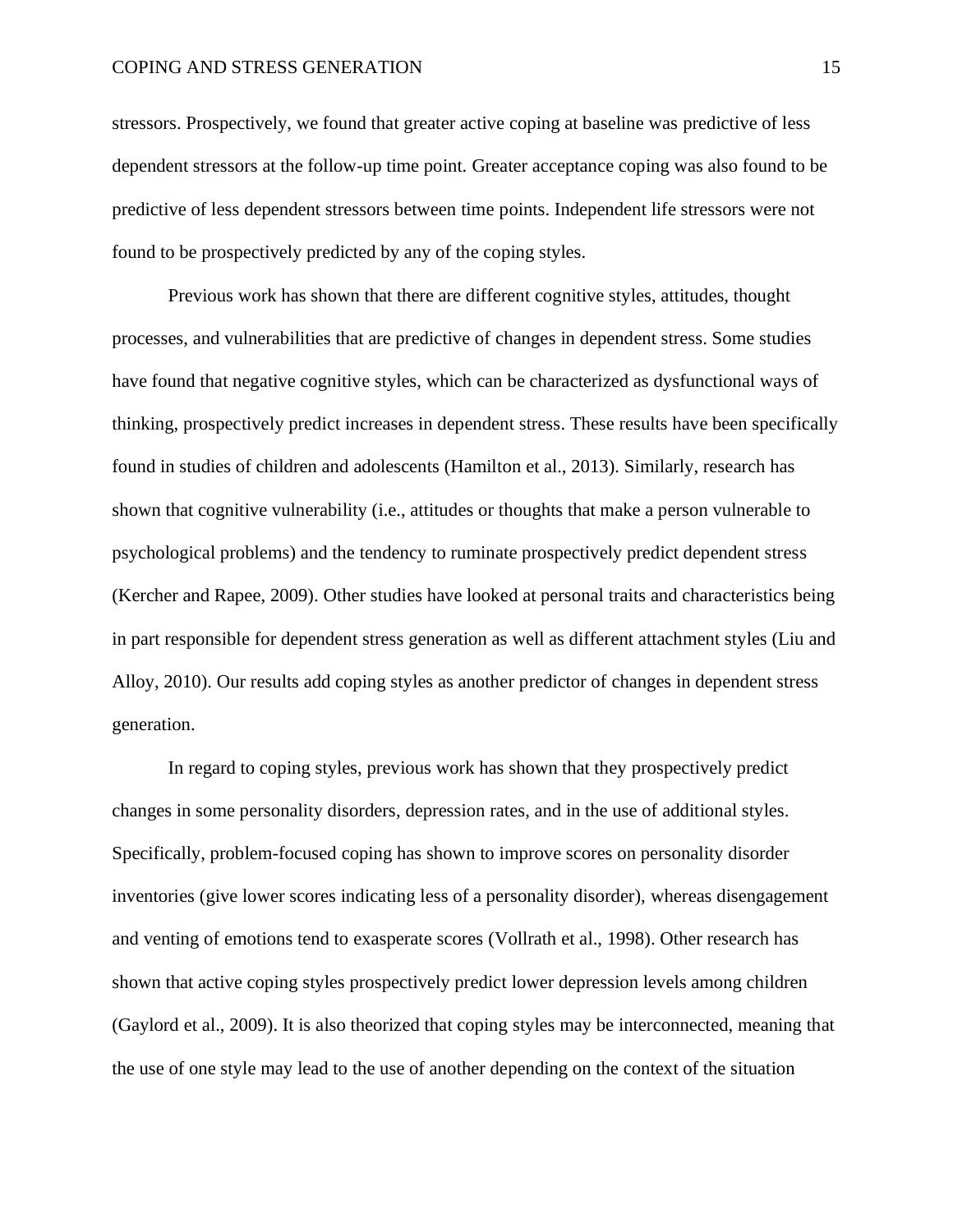(Sandler et al., 1994). Our work extends these findings in that we show for the first time that positive types of coping are prospectively predictive of changes in dependent stress generation.

The findings from the current study have implications for theories of dependent life stress in the context of psychopathology. The stress generation hypothesis suggests that people tend to engage in behaviors that increase their own stress exposure (i.e., they bring about dependent stress) (Connolly et al., 2010; Conway et al., 2012). This stress can lead to greater experiences of emotional dysregulation, which may explain why dependent stress is so strongly linked to psychopathology (Snyder, 2019). Our results suggest that by modifying peoples coping styles (e.g., getting people to engage in more styles of acceptance and active coping) we might be able to reduce the occurrence of psychopathology.

Some strengths of the study should be noted. These include a longitudinal study design, a high retention rate of participants between time points, and this is the first study to tie together dependent stress generation and different coping styles in this way Also, to be noted are the limitations within the study. First, the sample size was smaller than anticipated. Second, there is restricted generalizability within this study because the participant pool consisted of only college students. With this restriction, the data may not be generalizable to every person in a general population. Third, the measures used rely on self-reported data which can entail bias from the participants. This bias includes selective memory, exaggeration, and attribution errors.

#### **Conclusion**

Although stress is a major and complex component of life, we know very little about how our individual styles of dealing with it might contribute to stressors that we have control over preventing. In this study, we examined these processes. We found that although various coping styles (e.g., behavioral disengagement and mental disengagement) were related to the occurrence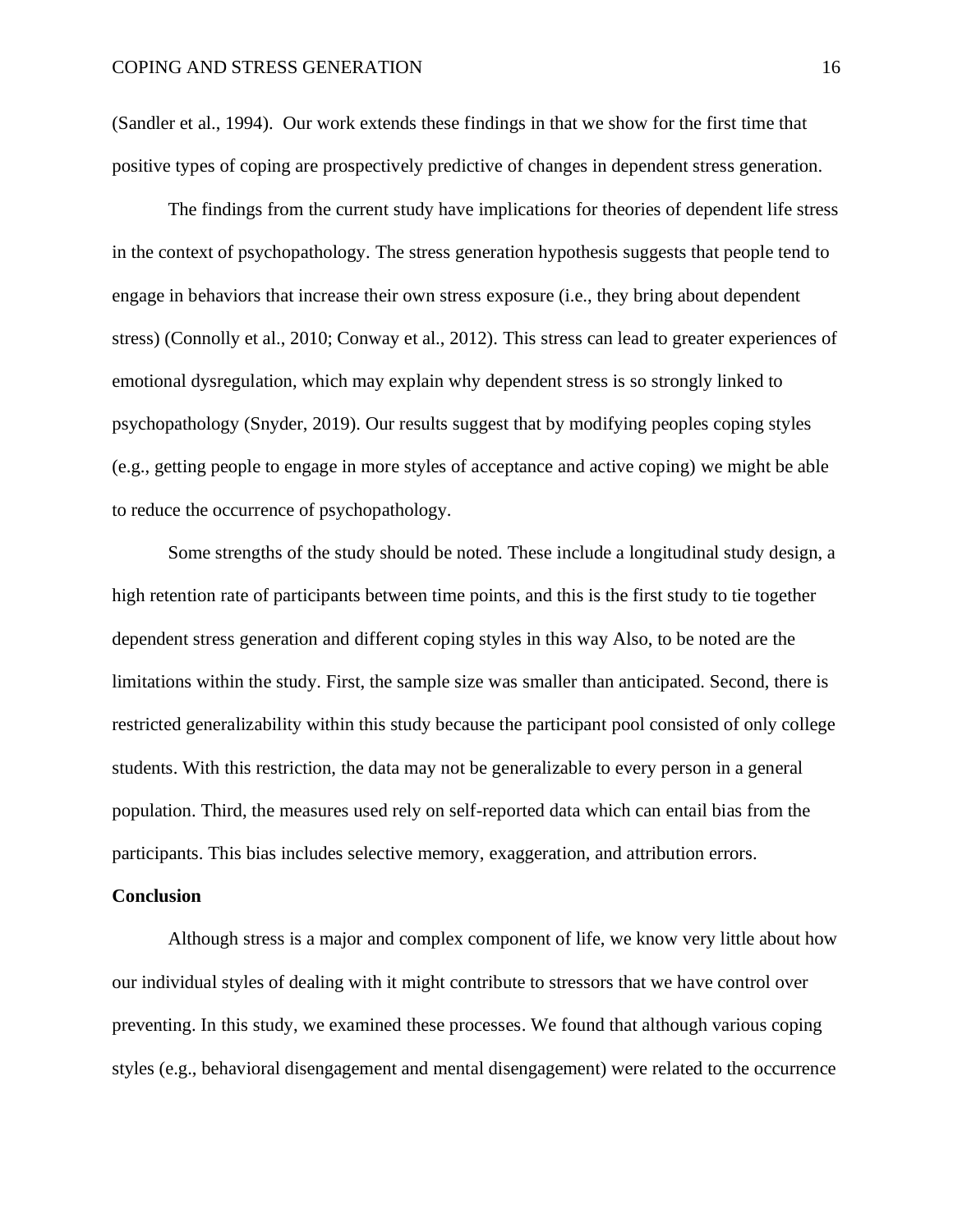of dependent life stressors concurrently, the use of active coping or acceptance coping was each prospectively associated with less dependent life stressors. In other words, dealing with stress in certain ways can reduce the amount we experience at later time points.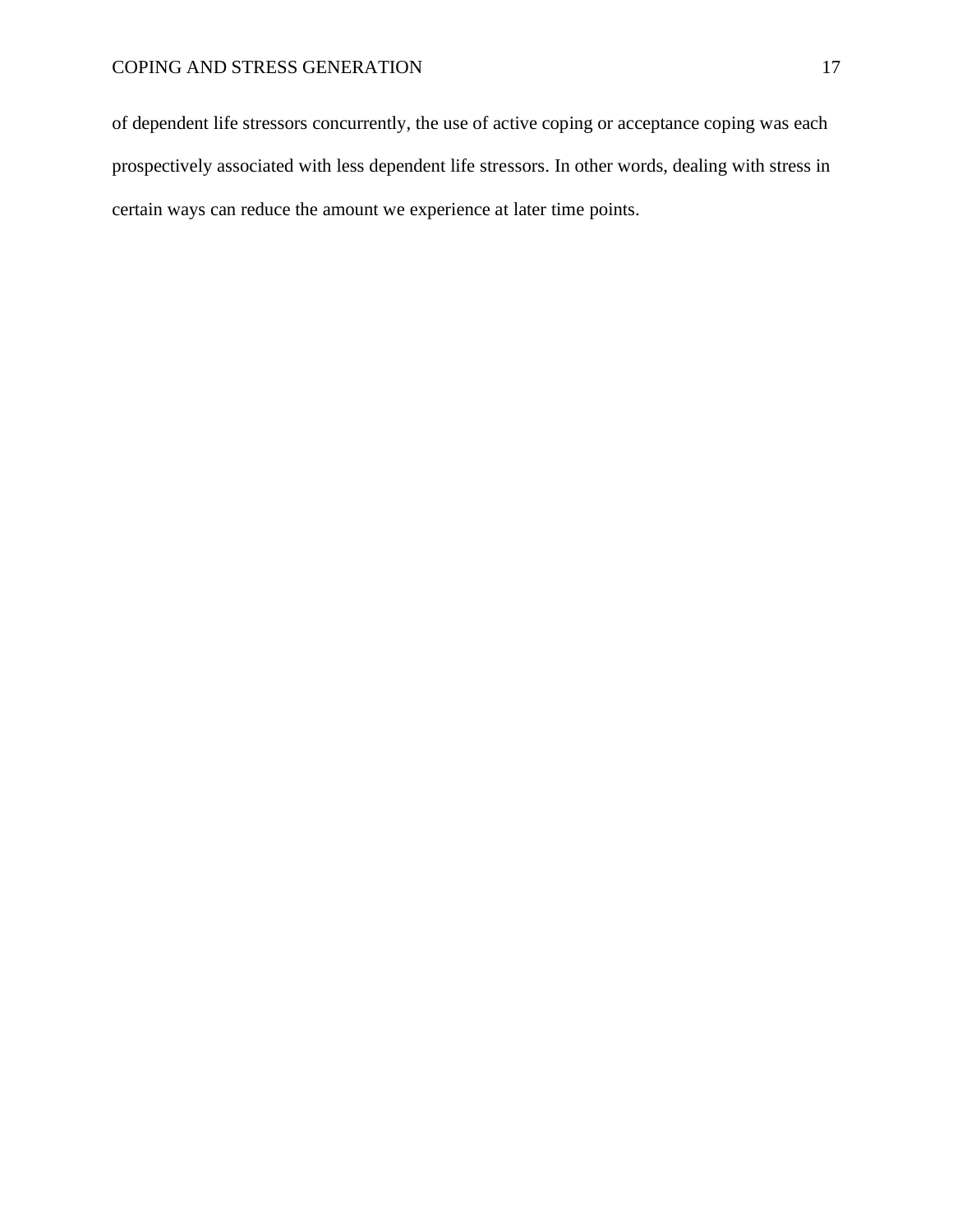#### **References**

- Black, D., Riskand, J. H., and Shahar, G. (2010). Cognitive vulnerability to anxiety in the stress generation process: Interaction between the looming cognitive style and anxiety sensitivity. *Journal of Anxiety Disorders, 24*(1), 124-128. https://doi.org/10.1016/j.janxdis.2009.09.007
- Carver, C. S., Scheier, M. F., & Kumari Weintraub, J. (1989). Assessing coping strategies: A theoretically based approach. *Journal of Personality and Social Psychology, 56*(2), 267- 283. https://doi.org/10.1037/0022-3514.56.2.267
- Conway, C. C., Hammen, C., & Brennan, P. A. (2012). Expanding stress generation theory: Test of a transdiagnostic model. *Journal of Abnormal Psychology, 121*(3), 754-766. https://doi.org/10/1037/a0027457
- Connolly, N. P., Eberhart, N. K., Hammen, C. L., Brennan, P. A. (2010). Specificity of stress generation: A comparison of adolescents with depressive, anxiety, and comorbid diagnoses. *International Journal of Cognitive Therapy, 3*, 368-379. https://doi.org/10.1521/ijct.2010.3.4.368
- Epel, E. S., Crosswell, A. D., Mayer, S. E., Prather, A. A., Slavich, G. M., Puterman, E., &  $\setminus$ Mendes, W. B. (2018). More than a feeling: A unified view of stress measurement for population science. *Frontiers on Neuroendocrinology, 49,* 146. https://doi.org?10.1016/j.yfrne.2018.03.001
- Gaylord-Harden, N. K., Taylor, J. J., Campbell, C. L., Kesselring, C. M., & Grant, K. E. (2009). Maternal attachment and depressive symptoms in urban adolescents: The influence of coping strategies and gender. *Journal of Clinical Child and Adolescent Psychology, 38*(5), 684-695. https://doi.org/10.1080/15374410903103569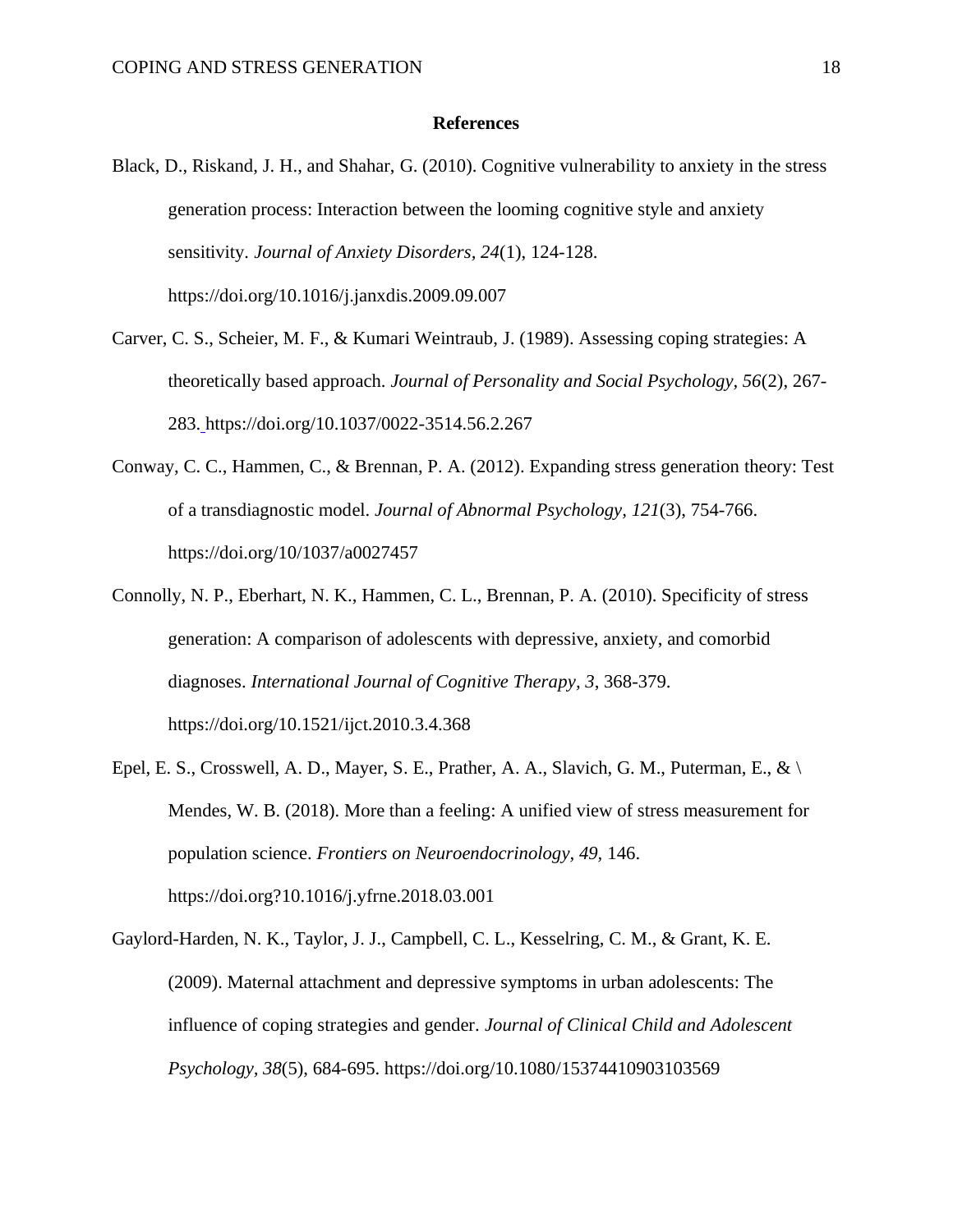- Hamilton, J. L., Stange, J. P., Shapero, B. G., Connolly, S. L., Abramson, L. Y., & Alloy, L. B. (2013). Cognitive vulnerabilities as predictors of stress generation in early adolescence: Pathway to depressive symptoms. *Journal of Abnormal Child Psychology, 41*(7), 1027- 1039. https://doi.org/10.1007/s10802-013-9742-z
- Hammen, C. (2006). Stress generation in depression: Reflections on origins, research, and future directions*. Journal of Clinical Psychology, 4;62*(4;9;), 1065-1082. https://doi.org/10.1002/jclp.20293
- Hammen, C. (1991). Generation of stress in the course of unipolar depression. *Journal of Abnormal Psychology (1965), 100*(4), 555-561. https//doi.org/10.1037/0021- 843X.100.4.555
- Joiner, T. E., Wingatf, L. R., Gencoz, T., & Gencoz, F. (2005). Stress generation in depression: Three studies on its resilience, possible mechanism, and symptom specificity. *Journal of Social and Clinical Psychology, 24*(2), 236-253. https://doi.org/10.1521/jscp.24.2.236.62272
- Kercher, A., & Rapee, R. M. (2009). A test of cognitive diathesis stress generation pathway in early adolescent depression. *Journal of Anormal Child Psychology, 37*(6), 845-855. https://doi.org/10.1007/s10802-009-9315-3
- Latack, J. C., & Havlovic, S. J., (1992). Coping with job stress: A conceptual evaluation framework for coping measures. *Journal of Organizational Behvaior, 13*(5), 479-508. https://doi.org/10.1002/job.4030130505
- Liu, R. T., & Alloy, L. B. (2010). Stress generation in depression: A systematic review of the empirical literature and recommendations for future study. *Clinical Psychology Review, 30*(5), 582-593. https://doi.org/10.1016/j.cpr.2010.04.010